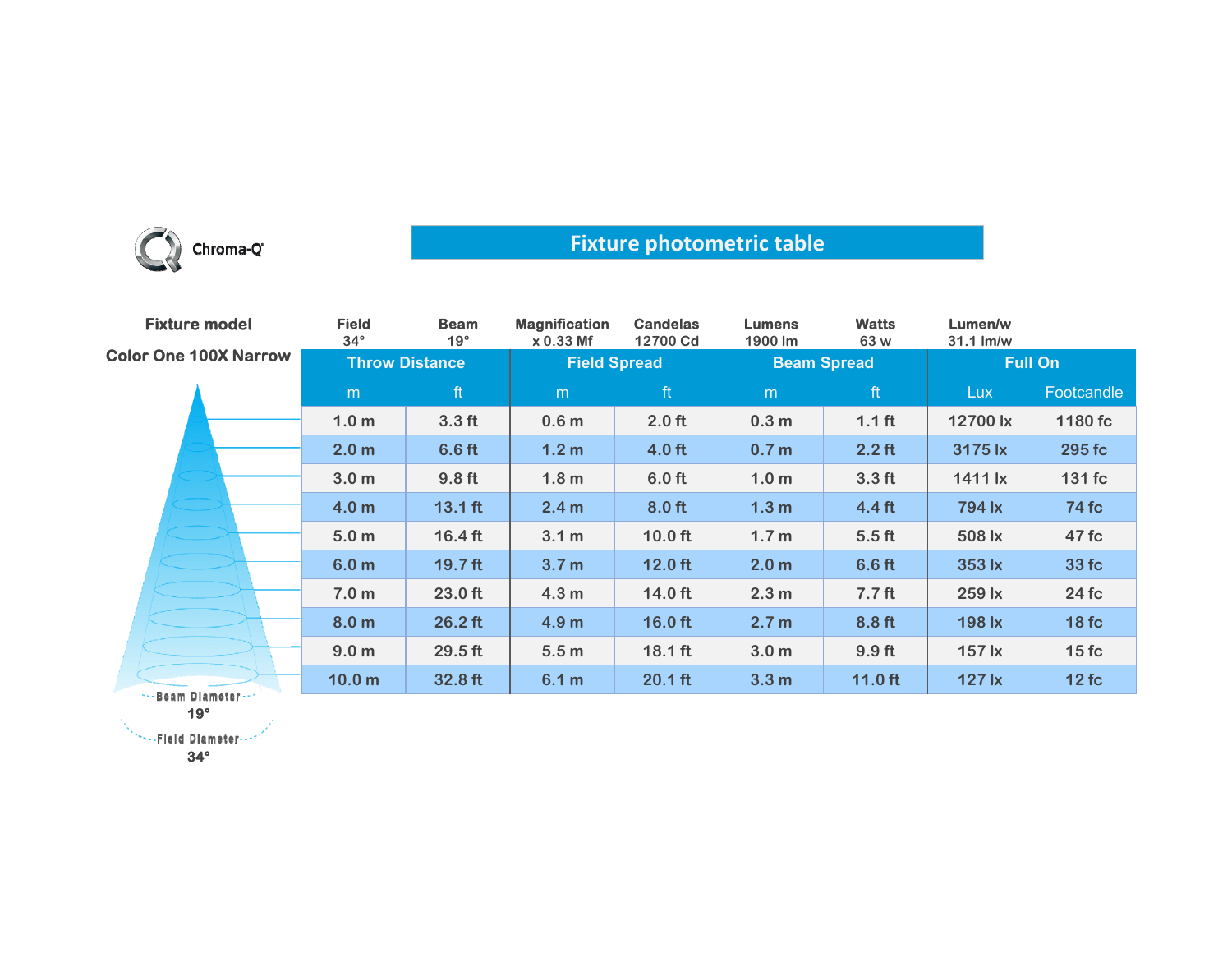

## **Fixture photometric table**

| <b>Fixture model</b>         | <b>Field</b><br>$72^\circ$ | <b>Beam</b><br>$38^\circ$ | <b>Magnification</b><br>x 0.69 Mf | <b>Candelas</b><br>3100 Cd | <b>Lumens</b><br>1700 lm | <b>Watts</b><br>63 w | Lumen/w<br>$27.5$ $\text{Im/w}$                        |              |
|------------------------------|----------------------------|---------------------------|-----------------------------------|----------------------------|--------------------------|----------------------|--------------------------------------------------------|--------------|
| <b>Color One 100X Medium</b> | <b>Throw Distance</b>      |                           | <b>Field Spread</b>               |                            | <b>Beam Spread</b>       |                      | <b>Full On</b>                                         |              |
|                              | m                          | ft                        | m                                 | ft                         | m                        | ft                   | <b>Lux</b>                                             | Footcandle   |
|                              | 1.0 <sub>m</sub>           | 3.3 <sub>ft</sub>         | 1.5 <sub>m</sub>                  | 4.8 <sub>ft</sub>          | 0.7 <sub>m</sub>         | 2.3 <sub>ft</sub>    | 3100 lx                                                | 288 fc       |
|                              | 2.0 <sub>m</sub>           | 6.6 <sub>ft</sub>         | 2.9 <sub>m</sub>                  | 9.5 <sub>ft</sub>          | 1.4 <sub>m</sub>         | 4.5 <sub>ft</sub>    | 775 lx                                                 | <b>72 fc</b> |
|                              | 3.0 <sub>m</sub>           | 9.8 <sub>ft</sub>         | 4.4 <sub>m</sub>                  | $14.3$ ft                  | 2.1 m                    | 6.8 <sub>ft</sub>    | 344 lx                                                 | 32 fc        |
|                              | 4.0 <sub>m</sub>           | $13.1$ ft                 | 5.8 <sub>m</sub>                  | $19.1$ ft                  | 2.8 <sub>m</sub>         | 9.0 <sub>ft</sub>    | 194 lx                                                 | 18fc         |
|                              | 5.0 <sub>m</sub>           | $16.4 \text{ ft}$         | 7.3 m                             | $23.8$ ft                  | 3.4 <sub>m</sub>         | $11.3$ ft            | 124 lx                                                 | 12fc         |
|                              | 6.0 <sub>m</sub>           | 19.7 ft                   | 8.7 <sub>m</sub>                  | 28.6 ft                    | 4.1 <sub>m</sub>         | 13.6 ft              | 86 lx                                                  | 8 fc         |
|                              | 7.0 <sub>m</sub>           | $23.0$ ft                 | 10.2 <sub>m</sub>                 | 33.4 ft                    | 4.8 <sub>m</sub>         | $15.8$ ft            | 63 lx                                                  | 6 fc         |
|                              | 8.0 <sub>m</sub>           | $26.2$ ft                 | 11.6 <sub>m</sub>                 | 38.1 ft                    | 5.5 <sub>m</sub>         | $18.1$ ft            | 48 lx                                                  | 4fc          |
|                              | 9.0 <sub>m</sub>           | $29.5$ ft                 | 13.1 m                            | $42.9$ ft                  | 6.2 <sub>m</sub>         | $20.3$ ft            | 38 lx                                                  | 4fc          |
| ***Beam Diameter ***         | 10.0 <sub>m</sub>          | 32.8 ft                   | 14.5 <sub>m</sub>                 | 47.7 ft                    | 6.9 <sub>m</sub>         | 22.6 ft              | $31$ $\overline{\phantom{1}}$ $\overline{\phantom{1}}$ | 3fc          |

**38°**

\*\*\*\*\*Fleid Diameter ...\*

**72°**